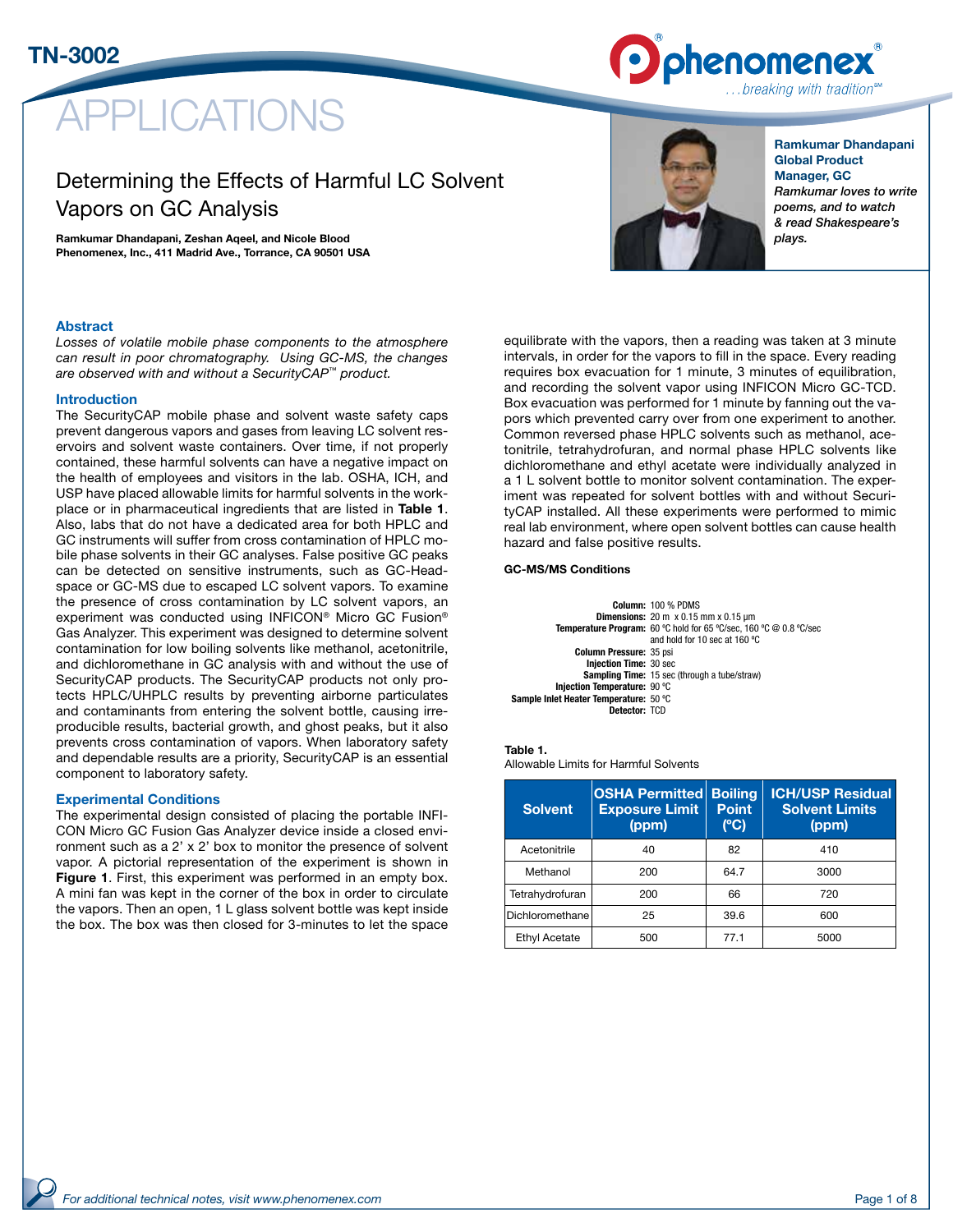



Figure 1.

Set-up for Open Mobile Phase Bottle and SecurityCAP™ Installed Bottle

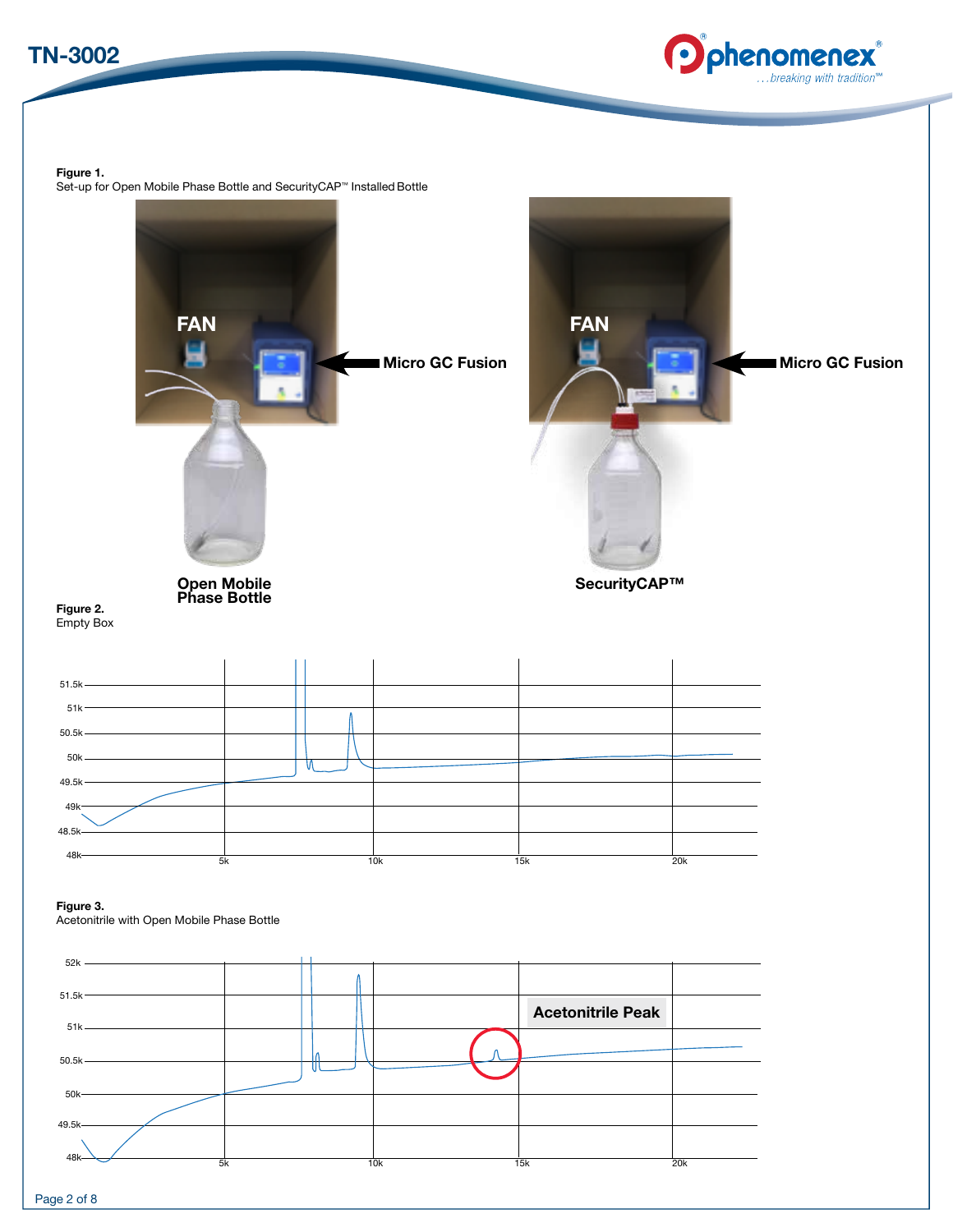



Figure 4. Acetonitrile with SecurityCAP™ Installed



Figure 5. Methanol with Open Mobile Phase Bottle



Figure 6.

Methanol with SecurityCAP Installed

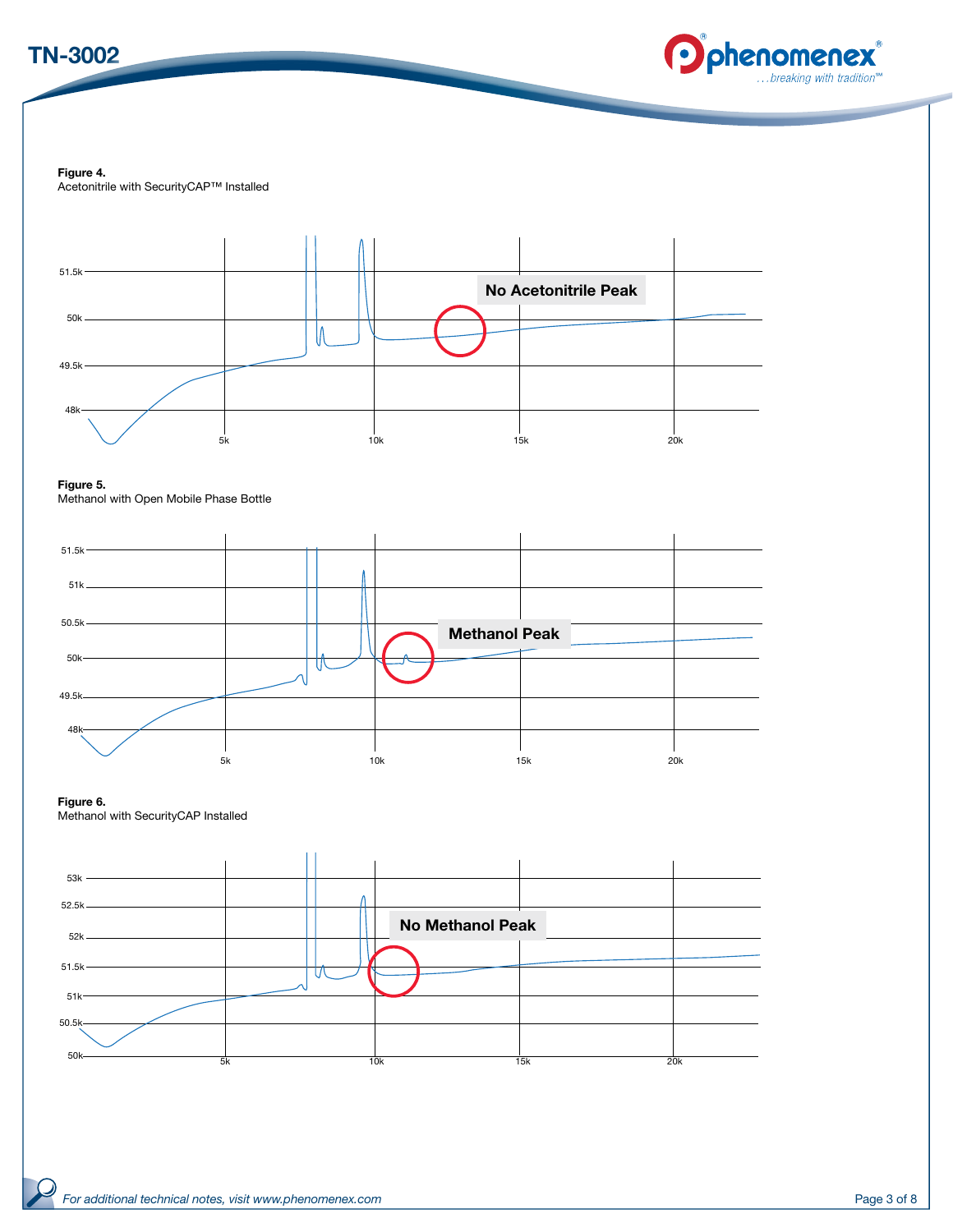



Figure 7. Tetrahydrofuran with Open Mobile Phase Bottle



# Figure 9.

Dichloromethane (DCM) with Open Mobile Phase Bottle

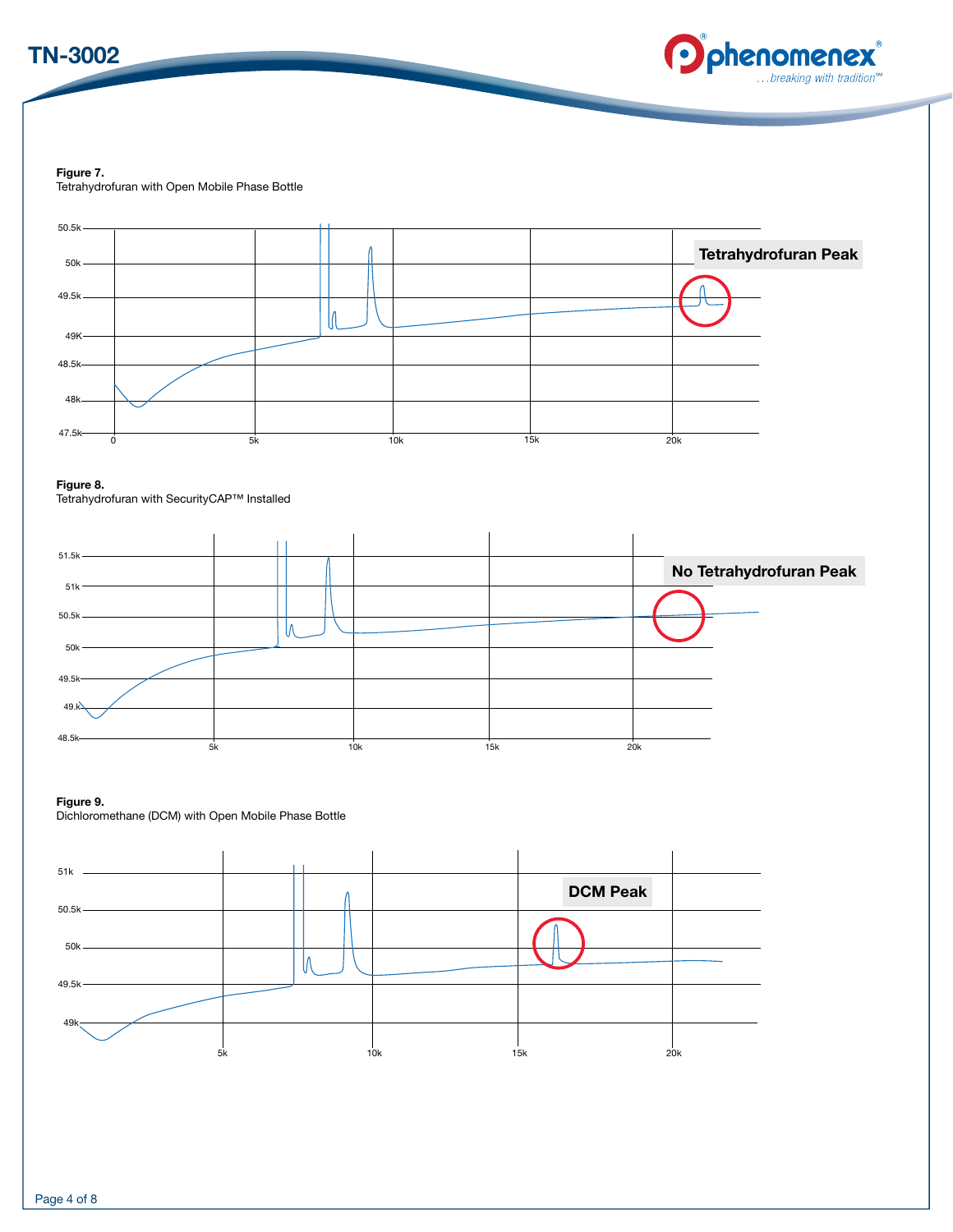



Figure 10.

Dichloromethane (DCM) with SecurityCAP Installed



Figure 11. Standard Test for Ethyl Acetate



# Figure 12.

Ethyl Acetate with Open Mobile Phase Bottle

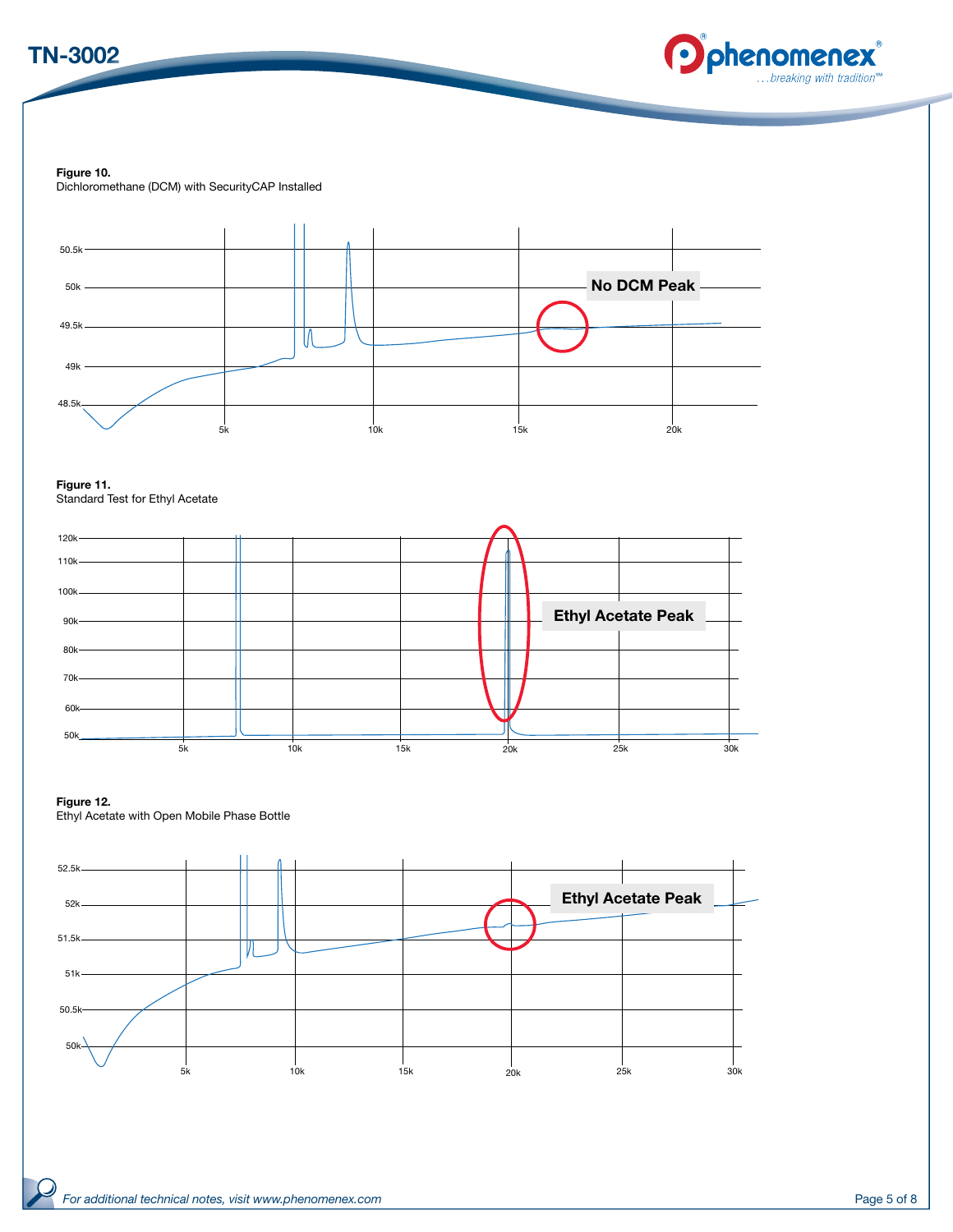# TN-3002



Figure 13. Ethyl Acetate with SecurityCAP™ Installed



# Results and Discussion

The results of the experiment are represented in the form of chromatograms. Figure 2 shows a blank chromatogram that shows three distinct peaks. The first peak represents atmospheric nitrogen, second peak represents carbon dioxide, and the third peak represents the moisture present in air. Since TCD is a universal detector, it may be able to detect even more permanent gases. Figure 3 shows the comparative chromatogram for experiment with the acetonitrile bottle without a Security-CAP and Figure 4 shows the chromatogram with the Security-CAP installed. The open bottle without a SecurityCAP showed contamination of acetonitrile while the SecurityCAP resulted in a chromatogram that displayed no acetonitrile peak. Figures 5 - 8 shows the same pattern where SafetyCAP installed bottles showed no solvent contamination with methanol, tetrahydrofuran respectively. Figure 9 shows a higher peak intensity for an open bottle of dichloromethane. This is because dichloromethane has a lower boiling point than other solvents considered for this study. So, it readily goes to the vapor phase at room temperature and contaminates the atmosphere easily. However, it is a chlorinated solvent and it has a very low permitted exposure limit of 25 ppm as per OSHA as shown in Table 1. Figures 12 and 13 show chromatograms for ethyl acetate with and without a SecurityCAP. Since ethyl acetate has a higher boiling point, a very low peak intensity was observed using the open bottle.

Table 1 shows the permitted exposure limit as per OSHA for all the solvents that are considered for this study. Exceeding these limits will cause various health hazards and can even be fatal. Not only do open solvent bottles cause health hazards, but also the saturated solvent vapors can cause potential fire accidents in the laboratory. Aside from this, a contaminated lab environment with a mixture of solvents can show false positive and ghost peaks on complementary chromatographic techniques. For example, there are numerous labs that have HPLC and GC instruments side by side. In GC, the analytes of interest are commonly volatiles, while in HPLC, these are used as mobile phase. If the mobile phase bottles are kept open or if they are not sealed completely with a SecurityCAP, solvent contaminants will be observed in GC data. The table also shows the ICH limits for residual solvents as per guidelines Q3C(R6). USP has the same limits for these solvents in pharmaceutical ingredients. Prior to testing the pharmaceutical ingredients for residual solvents, it is highly recommended to run blanks on a GC instrument. If the lab environment is contaminated with solvent vapors from open mobile phase bottles, the contamination peaks for methanol, acetonitrile, and methylene chloride, etc. will be observed. The intensity of contaminated peaks in the blank will be enhanced if the adopted method is headspace or mass spec based detection as these techniques have very low detection limits. If a blank chromatogram was not analyzed, false positive results would show up on samples due to HPLC solvent contamination in the GC instrument.

With SecurityCAP installation to the mobile phase reservoir and solvent waste reservoir, environmental contamination can be prevented. By adopting SecurityCAP mobile phase and solvent waste safety systems:

- health hazards due to solvent can be prevented
- fire accidents due to saturated solvent vapor can be prevented
- And ghost peaks or false positives for GC analysis can be prevented

# **Conclusion**

The results demonstrate that solvent peak contamination can occur from open mobile phase bottles and can alter results due to vapor contamination. Using SecurityCAP mobile phase and solvent waste safety systems, lab environment contamination can be prevented, making SecurityCAP an essential component for safe laboratory practice.

# **References**

- 1. https://www.osha.gov/dts/chemicalsampling/data/CH\_253450.html
- 2. http://www.ich.org/products/guidelines/quality/article/quality-guidelines.html
- 3. http://www.ich.org/fileadmin/Public\_Web\_Site/ICH\_Products/Guidelines/ Quality/Q3C/Q3C\_\_R6\_\_\_Step\_4.pdf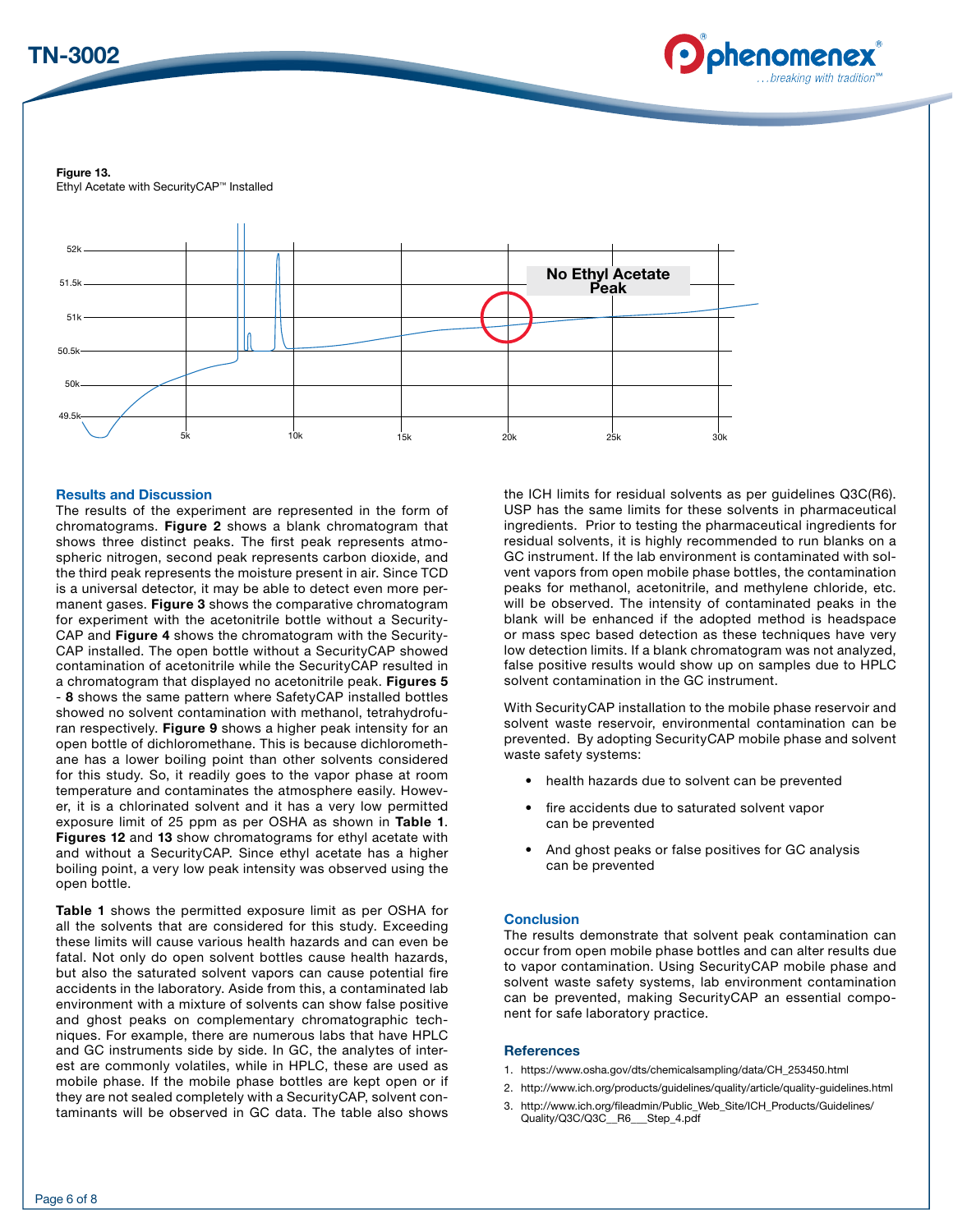

SecurityCAP™ Ordering Information



# Starter Kits

| <b>SecurityCAP Mobile Phase (Eluent) Safety Starter Kits</b> |                                                                           |  |
|--------------------------------------------------------------|---------------------------------------------------------------------------|--|
| Part No.                                                     | <b>Description</b>                                                        |  |
| AC2-1245                                                     | 2-port GL45 Cap and 6-month Safety Filter                                 |  |
| $AC2 - 4245$                                                 | 2-port GL45 Caps (x4) and 6-month Safety Filters (x4)                     |  |
| $AC2 - 4240$                                                 | 2-port Merck S40 Caps (x4) and 6-month Safety Filters (x4)                |  |
| $AC2 - 1345$                                                 | 3-port GL45 Cap and 6-month Safety Filter                                 |  |
| AC2-4345                                                     | 3-port GL45 Caps (x4) and 6-month Safety Filters (x4)                     |  |
| AC2-4445                                                     | 4-port GL45 Cap (x1) and 2-port Caps (3x) and 6-month Safety Filters (x4) |  |
| AC2-1445                                                     | 4-port GL45 Cap and 6-month Safety Filter                                 |  |
| AC2-1545                                                     | 5-port GL45 Cap and 6-month Safety Filter                                 |  |
| AC2-1561                                                     | 5-port S60/S61 Cap and 6-month Safety Filter                              |  |



|          | <b>SecurityCAP Waste Safety Starter Kits</b>                                  |      |
|----------|-------------------------------------------------------------------------------|------|
| Part No. | Description                                                                   | Unit |
| AC1-1245 | 2-port GL/DIN45 Cap and 6-month Exhaust Filter and<br><b>Barbed Connector</b> | ea   |
| AC1-1545 | 5-port GL/DIN45 Cap and 6-month Exhaust Filter                                | ea   |
| AC1-1551 | 5-port DIN51 Cap and 6-month Exhaust Filter                                   | ea   |
| AC1-1553 | 5-port B53 Cap and 6-month Exhaust Filter                                     | ea   |
| AC1-1561 | 5-port S61 Cap and 6-month Exhaust Filter                                     | ea   |



# Replacement Filters

| <b>SecurityCAP Mobile Phase Safety Filters</b> |                                      |             |
|------------------------------------------------|--------------------------------------|-------------|
| Part No.                                       | <b>Description</b>                   | Unit        |
| AC2-0161                                       | 6-month Capacity, 1/4 in.-28 Threads | ea          |
| AC2-0961                                       | 6-month Capacity, 1/4 in.-28 Threads | $10$ /p $k$ |

# Fittings and Accessories

| <b>SecurityCAP Fittings</b> |                                                                                      |             |
|-----------------------------|--------------------------------------------------------------------------------------|-------------|
| Part No.                    | Description                                                                          | <b>Unit</b> |
| AC3-1101                    | for $\frac{1}{16}$ in. or 2.0 mm ID Tubing, $\frac{1}{4}$ in.-28 Threads (POM), blue | ea          |
| AC3-1201                    | for 2.3-2.6 mm ID Tubing, $1/4$ in. -28 Threads (POM), white                         | ea          |
| AC3-2101                    | for $\frac{1}{6}$ in. ID Tubing, $\frac{1}{4}$ in.-28 Threads (POM), black           | ea          |
|                             | <b>SecurityCAP Connectors</b>                                                        |             |
| Part No.                    | Description                                                                          | Unit        |
| AC3-1001                    | Barbed Connector, for 5-8 mm ID Tubing (PTFE), white                                 | ea          |
| AC3-1301                    | Y-connector, for 6-8 mm ID Tubing (POM), white                                       | ea          |

POM = polyoxymethylene

PTFE = polytetrafluoroethylene (Teflon®)

# SecurityCAP Waste Safety Compatibility Table S

|                                                 | <b>Phenomenex SecurityCAP Filters</b> |          |  |
|-------------------------------------------------|---------------------------------------|----------|--|
| <b>Supplier</b>                                 | ea                                    | $3$ /pk  |  |
| S.C.A.T <sup>®</sup> SafetyWasteCaps            | AC1-0162                              | AC1-0362 |  |
| <b>AIT Smart Healthy Caps</b>                   | AC1-0162                              | AC1-0362 |  |
| Agilent <sup>®</sup> InfinityLab Stay Safe Caps | AC1-0162                              | AC1-0362 |  |
| VICI Jour <sup>®</sup> Waste Caps               | AC1-0161                              | AC1-0361 |  |
| <b>Canary-Safe™ Safety Caps</b>                 | AC1-0162                              | AC1-0362 |  |
| <b>DURAN<sup>®</sup> DG Safety Caps</b>         | AC1-0162                              | AC1-0362 |  |
| VapLock™ Safety Caps (with AC3-1111)            | AC1-0161                              | AC1-0361 |  |





| <b>SecurityCAP Waste Safety Filters</b> |                                                               |            |  |
|-----------------------------------------|---------------------------------------------------------------|------------|--|
| Part No.                                | Description                                                   | Unit       |  |
| AC1-0161                                | 6-month Exhaust Filter for Security CAP, 1/4 in. - 28 Threads | ea         |  |
| AC1-0361                                | 6-month Exhaust Filter for Security CAP, 1/4 in.-28 Threads   | $3$ /p $k$ |  |
| AC1-0162                                | 6-month Exhaust Filter for Wide-port Caps, GL14 Threads       | ea         |  |
| AC1-0362                                | 6-month Exhaust Filter for Wide-port Caps, GL14 Threads       | $3$ /p $k$ |  |

| <b>SecurityCAP Adapter</b>      |                                                         |      |  |
|---------------------------------|---------------------------------------------------------|------|--|
| Part No.                        | <b>Description</b>                                      | Unit |  |
| AC2-1138                        | Cap Thread Adapter, PTFE, GPI/GL 38 Female to GL45 Male | ea   |  |
| AC3-1111                        | Waste Adapter for Male 1/4 in. NPT-port (PTFE)          | ea   |  |
| <b>SecurityCAP Sealing Plug</b> |                                                         |      |  |
| Part No.                        | <b>Description</b>                                      | Unit |  |
| AC3-2001                        | $1/4$ in.-28 Threads (POM), white                       | ea   |  |

guarantee

If SecurityCAP Safety Products do not perform as well or better than your current solvent safety products of similar type, dimensions, and material, return the product with comparative data within 45 days for a FULL REFUND.